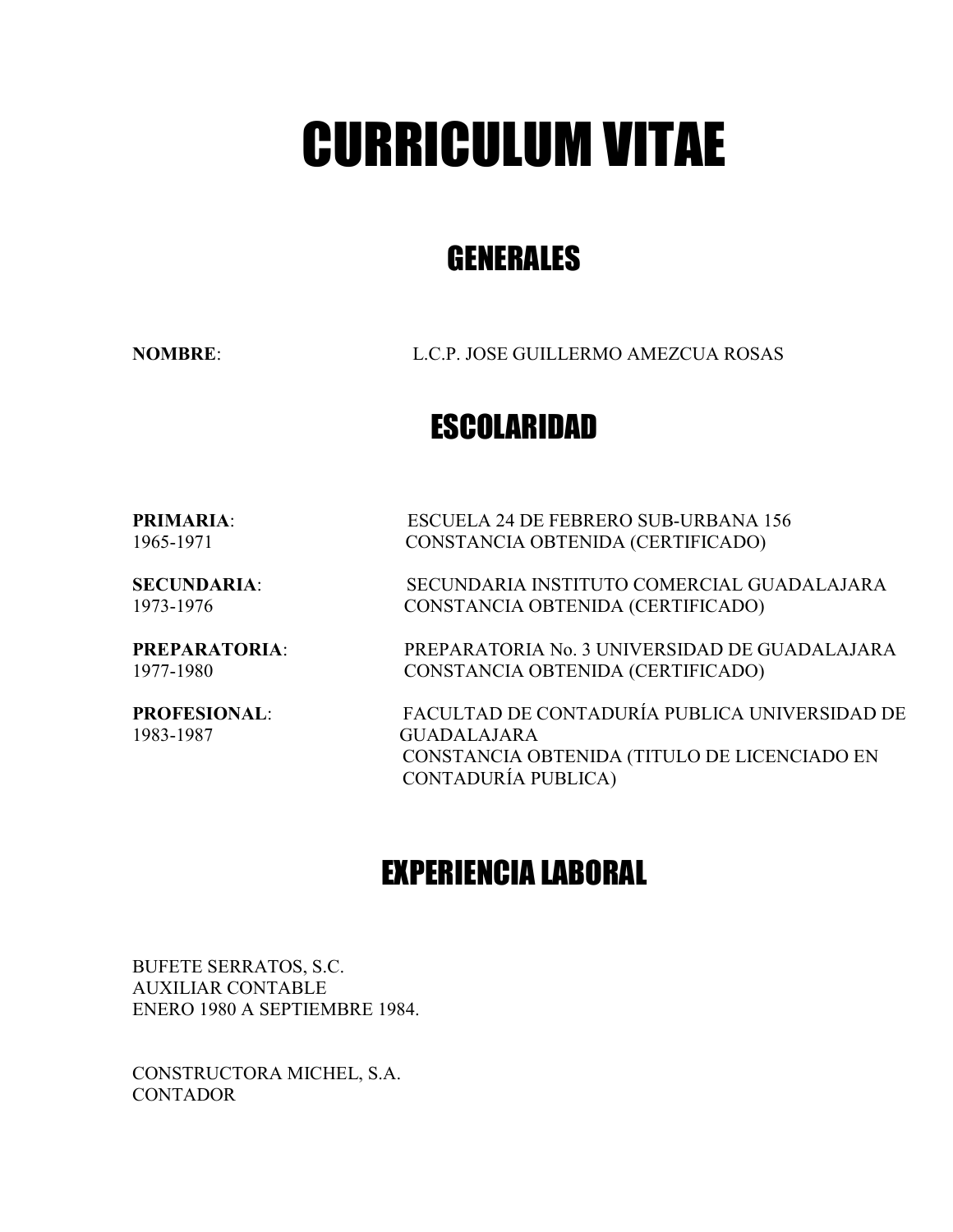SEPTIEMBRE A DICIEMBRE DE 1984.

BAZAR HECHT, S.A. **CONTADOR** ENERO 1985 A OCTUBRE 1986.

CONTRALORÍA GENERAL DEL ESTADO DE JALISCO AUDITOR "A" DEL AREA DE REVISIONES FINANCIERAS A DEPENDENCIAS DEL EJECUTIVO MAYO 1987 A MARZO 1990.

ROSAS ROMERO Y ASOCIADOS, S.C. **CONTADOR** ENERO 1988 A JUNIO 1993.

DISEÑO CÍVICO, S.C. **CONTADOR** ENERO 1987 A FEBRERO 1997.

ESTUDIOS JURÍDICOS URBANOS, S.C. **CONTADOR** MARZO 1997.

#### H. AYUNTAMIENTO CONSTITUCIONAL DE TLAQUEPAQUE ADMINISTRACIÓN 1995 – 1997.

AUDITOR INTERNO ADSCRITO A LA CONTRALORÍA MUNICIPAL ABRIL 1995 A AGOSTO 1996.

DESARROLLANDO LAS SIGUIENTES ACTIVIDADES:

- REVISIÓN AL RUBRO DE INVENTARIOS DE LAS DELEGACIONES MUNICIPALES
- ADMINISTRADOR DE LOS SERVICIOS MEDICOS MUNICIPALES
- ADMINISTRADOR DEL SISTEMA DIF TLAQUEPAQUE
- REVISIÓN FINANCIERA AL CLUB ATLAS DE TLAQUEPAQUE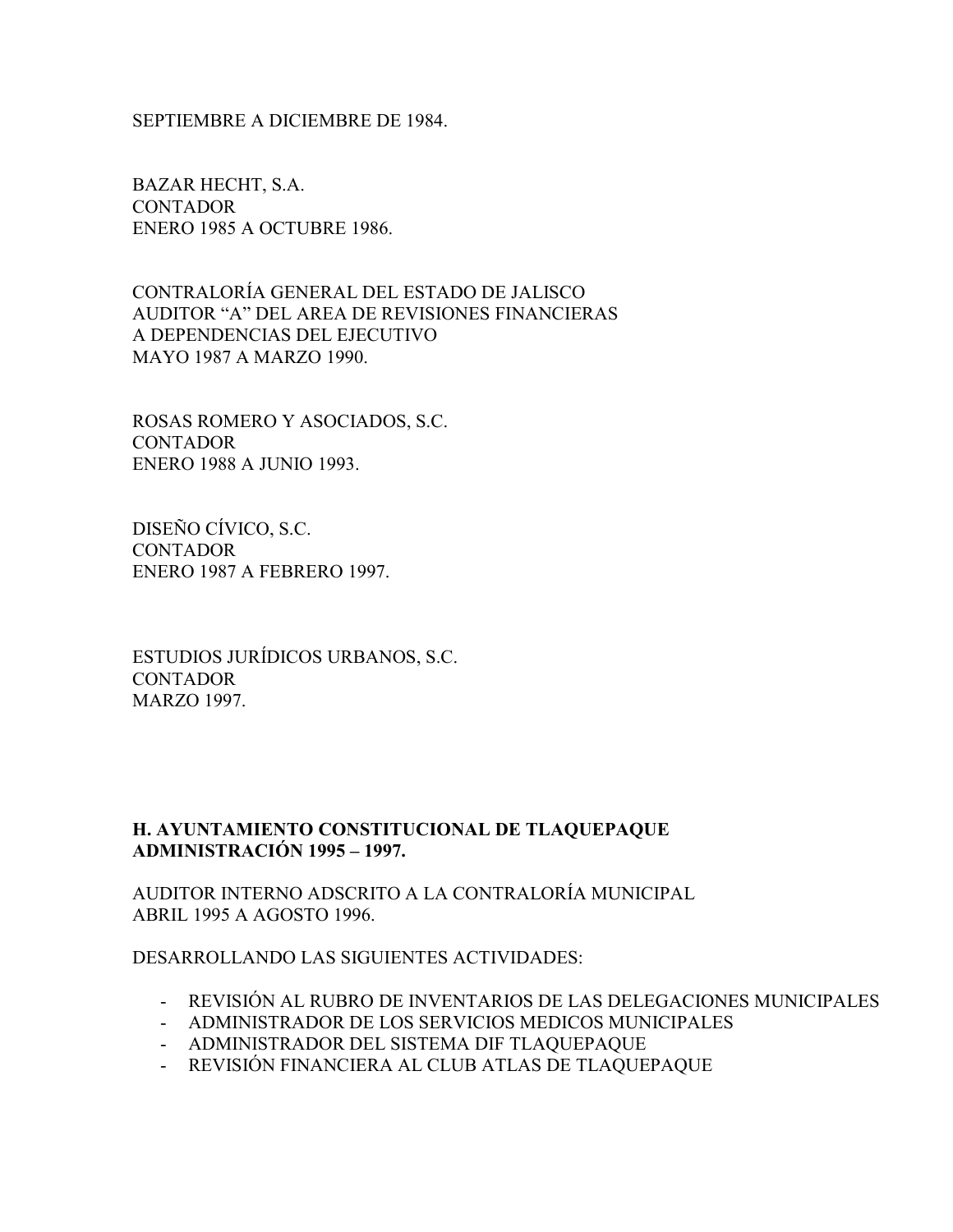#### H. AYUNTAMIENTO CONSTITUCIONAL DE TLAQUEPAQUE ADMINISTRACIÓN 1998 – 2000.

- SUB DIRECTOR DE PREDIAL Y ADMINISTRACIÓN ENERO A AGOSTO DE 1998.
- DIRECTOR DE CONTABILIDAD AGOSTO DE 1998 A DICIEMBRE DE 2000.

#### GOBIERNO MUNICIPAL DE SAN PEDRO TLAQUEPAQUE ADMINISTRACIÓN 2001 – 2003.

- SUB DIRECTOR DE PREDIAL Y ADMINISTRACIÓN FEBRERO A JULIO DE 2001.
- ADMINISTRADOR Y CONTADOR GENERAL DEL SISTEMA PARA EL DESARROLLO INTEGRAL DE LA FAMILIA DEL MUNICIPIO DE TLAQUEPAQUE AGOSTO DE 2001 A DICIEMBRE DE 2003.

#### GOBIERNO MUNICIPAL DE SAN PEDRO TLAQUEPAQUE ADMINISTRACIÓN 2007 – 2009.

- DIRECTOR DE CONTABILIDAD ENERO 2007 AL 31 DE DICIEMBRE 2009.

 OFICINA ADMINISTRATIVA CONTABLE Y FISCAL PROFESIONISTA INDEPENDIENTE ENERO 2010 A LA FECHA ALVAREZ DEL CASTILLO No. 569 TEL 36 35 10 38

#### GOBIERNO MUNICIPAL DE SAN PEDRO TLAQUEPAQUE ADMINISTRACIÓN 2015 – 2018.

- JEFE DEL DEPARTAMENTO DE RECAUDACIÓN OCTUBRE-NOVIEMBRE DE 2015
- DIRECTOR DE CONTABILIDAD Y GLOSA HACENDARÍA DICIEMBRE 2015-SEPTIEMBRE 2018